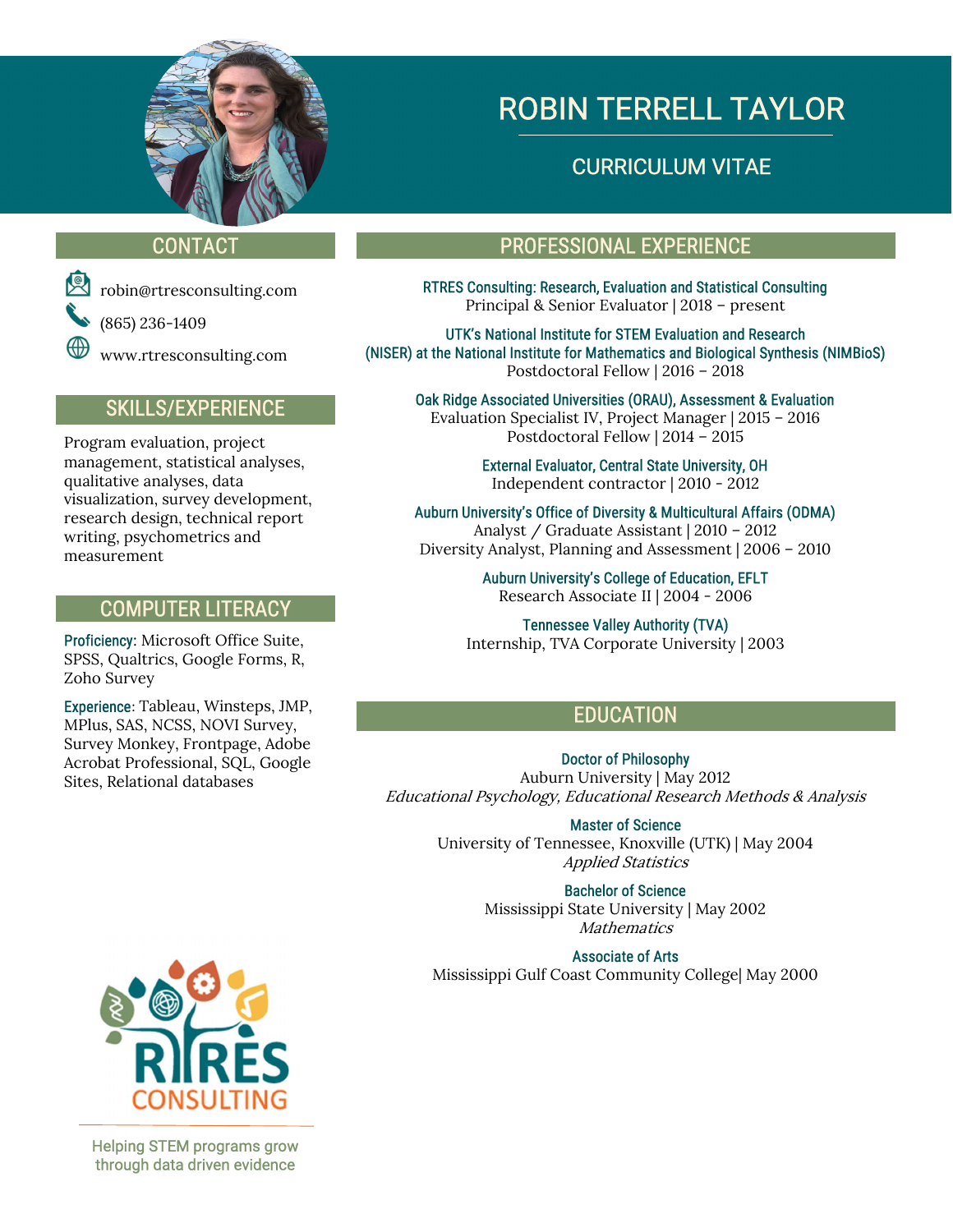#### TEACHING EXPERIENCE **TEACHING EXPERIENCE**

University of Tennessee, Knoxville, TN Adjunct Faculty | 2013 – 2014, 2022 Graduate Teaching Assistant | 2002 – 2004

Auburn University, Auburn, AL Adjunct Faculty – Distance Education | 2012 – 2014 Adjunct Faculty – Distance Education | 2019

Mississippi State University, Starkville, MS Adjunct Faculty – Distance Education | 2013 – 2014

Introduction to Business Statistics Statistics in Applied Fields I Educational and Psychological Statistics Design & Analysis I

### DETAILS OF PROFESSIONAL EXPERIENCE



Assists clients with their research, evaluation, statistics, data visualization, and/or measurement needs. Services include: Evaluation planning/mapping, instrumentation development (e.g., surveys, focus group/interview protocols, observation rubrics), data collection, data analyses (quantitative and qualitative methods), data visualization, and reporting (e.g., presentations, written reports, data reports, etc.).

Proposal Development. Provided support to numerous proposal submission opportunities, including submissions to NSF, Hewlett-Foundation, USDA, and NIH.

Bates College/Hewlett Foundation Launching the RIOS Institute. Supported evaluation efforts for the planning and establishment of the Institute for Racially Just, Inclusive and Open STEM Education (RIOS).

RLOE Network. Manage the external evaluation of the Regional Leaders for Open Education (RLOE) Network funded through an ECMC Foundation grant.

Alabama ADVANCE Partnership for Achieving Gender Equity in STEM. Supporting evaluation of the ADVANCE partnership across the University of Alabama, Birmingham; University of Alabama, Huntsville; Alabama A&M University, Miles College, and Oakwood University, (NSF Award #1933739)

Maine Maritime Academy SRI Validation. Exploring the reliability and validity of the revised student rating instrument, as well as using statistical analyses to explore relationships across SRI scores and characteristics of instructors and courses.

Cornell University Active Learning Initiative. Manage the external evaluation of the Cornell University's Active Learning Research Study funded through an NSF IUSE grant, (NSF Award #2021094).

Hardeman County / Lone Oaks Summer Program. Serve as external evaluator to understand experience and outcomes of K-8 students participating in a summer program to reinforce math, ELA, and science objectives with science being offered outdoors at UTK's Lone Oaks Farm.

ORAU. Supported data analyses for ORAU's Assessment and Evaluation team.

RCN-UBE Incubator: Network for an Open and Accessible Biology Education: The Promise of Equity and the Challenge of Sustainability. Supported IRB approval, created evaluation instruments, attended summit and provided data and network analysis and reporting for project PIs. (NSF Award #1919879)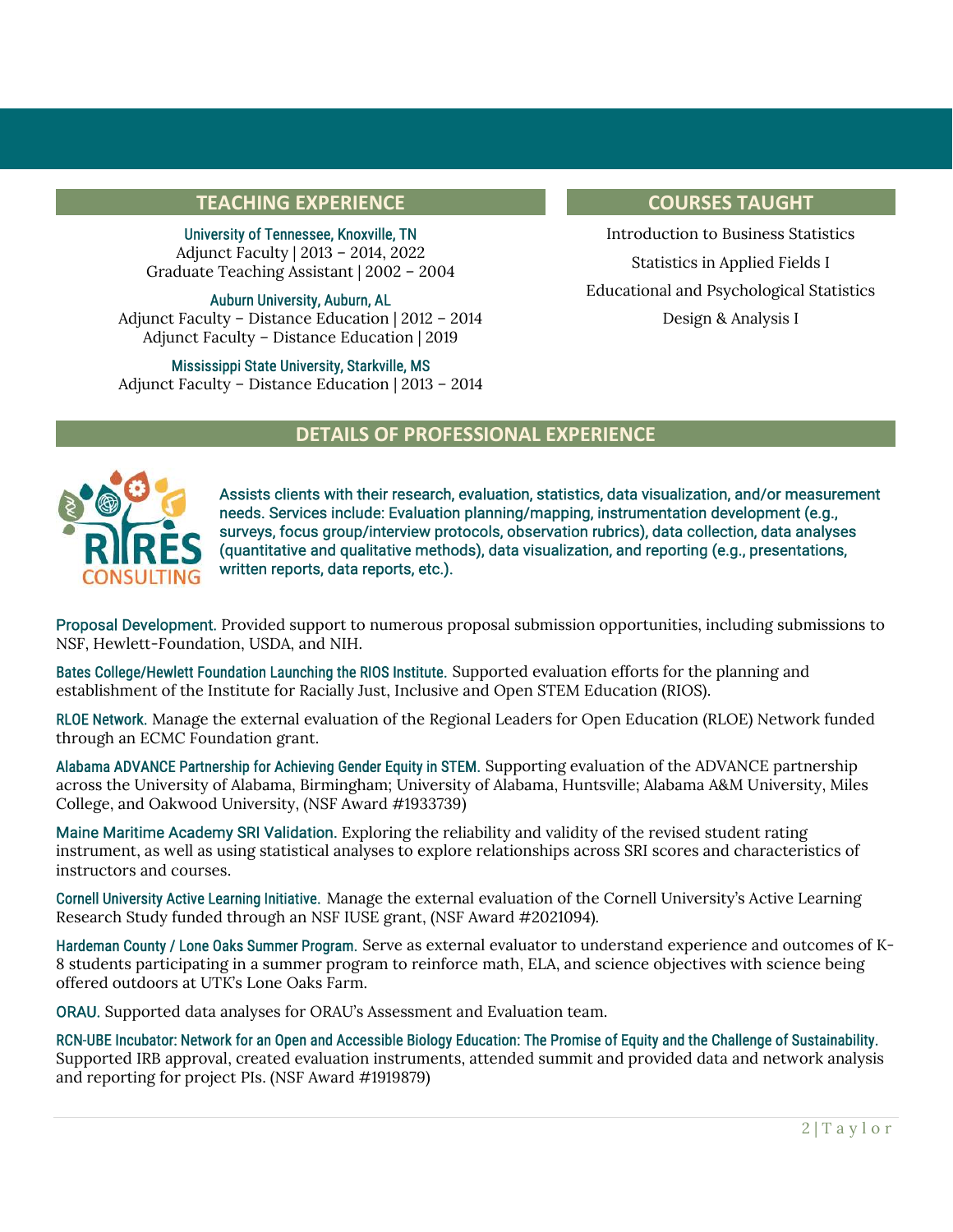QUBES Data Visualization and Network Analysis. Queried QUBES user data to understand characteristics of registered users and conduct social network analysis to understand relationships across QUBES members and groups.

SIMIODE User Survey. Co-developed user survey to understand user experience and satisfaction with the Systemic Initiative for Modeling Investigations & Opportunities with Differential Equations (SIMIODE). Administered survey, completed data analysis/data visualization, and provided report to Director.

Developing a Precision Agriculture Workforce Ladder through Secondary, College and Incumbent Worker Education that Integrates Emerging Technologies and Farm Data. Supported IRB submission for data collection approval. Utilized program documentation, interviews, meetings, site visit and student surveys to support evaluation of year 2 activities. Edited and created surveys to support data collection activities across numerous stakeholder groups (high school students, high school teachers, community college students, and incumbent worker trainings). Provided analyses and reports. Evaluation report prepared for Northeast Community College, Norfolk, NE. (NSF Award #1700680)

Bates College/Hewlett Foundation Evaluation of OEP/S-JEDI grant. Support evaluation efforts (IRB approval, instrument development, data collection, analysis, and reporting) of a Hewlett-Foundation grant to support open education practices, social justice, equity, diversity and inclusivity (S-JEDI) efforts of the SCORE network.

Bates College/QUBES EDSIN OEC Fellows Program. Conducted interviews to provide findings of participants experiences within the EDSIN-QUBES Open Education Community (OEC) Fellows program.

Bates College - Calling Bull Study. Study to explore the relationships for students' perceptions of OER, efficacy across course constructs, course achievements and demographic characteristics of students.

UTIA/TDA Produce Safety. Supported the evaluation of Produce Safety workshops conducted during year 3, computed metrics for workshop test data from year 2, and produced reports to support project efforts.

Penn State: Clearinghouse for Military Readiness. Gave a 2-day presentation "Program Evaluation for DoD Event Planners" for DoD's Yellow Ribbon Reintegration Program.

UTIA/TDA Produce Safety. Supported the evaluation of Produce Safety workshops conducted during year 3, computed metrics for workshop test data from year 2, and produced reports to support project efforts.



#### Assisted with the development and validation of the BCCI. Provided evaluation support across multiple projects.

Bio-Calculus Concept Inventory (QBCI). Provided psychometric input for the continued development and validation of the of the BCCI. Analyses included Rasch analysis, item difficulty, item discrimination, standard error of measurement, and reliability analyses. (NSF Award #1544375)

NIMBioS Evaluation. Administered surveys using Qualtrics for multiple NIMBioS events including working groups, tutorials, workshops, and education/outreach activities – created data visualization summary reports. Culled data needed for annual reporting from AdNIMB database. Reports prepared for NIMBioS, University of Tennessee, Knoxville. (NSF Award # 1300426)

Appalachian Students Promoting the Integration of Research in Education (ASPIRE) Program. Utilized program documentation, interviews, and meetings to support evaluation of year 1 activities. Created survey to assess families' attitudes towards students' transition to college. Report prepared for University of Tennessee, Knoxville. (NSF Awards #1643393 and 1643402)

Possibilities in Postsecondary Education and Science (PiPES) for Rural Appalachian Youth. Analyzed pre/post survey data, completed qualitative analyses, and utilized program documentation and student surveys to summarize findings for the third PiPES summer camp. (NIH SEPA: R25OD020231)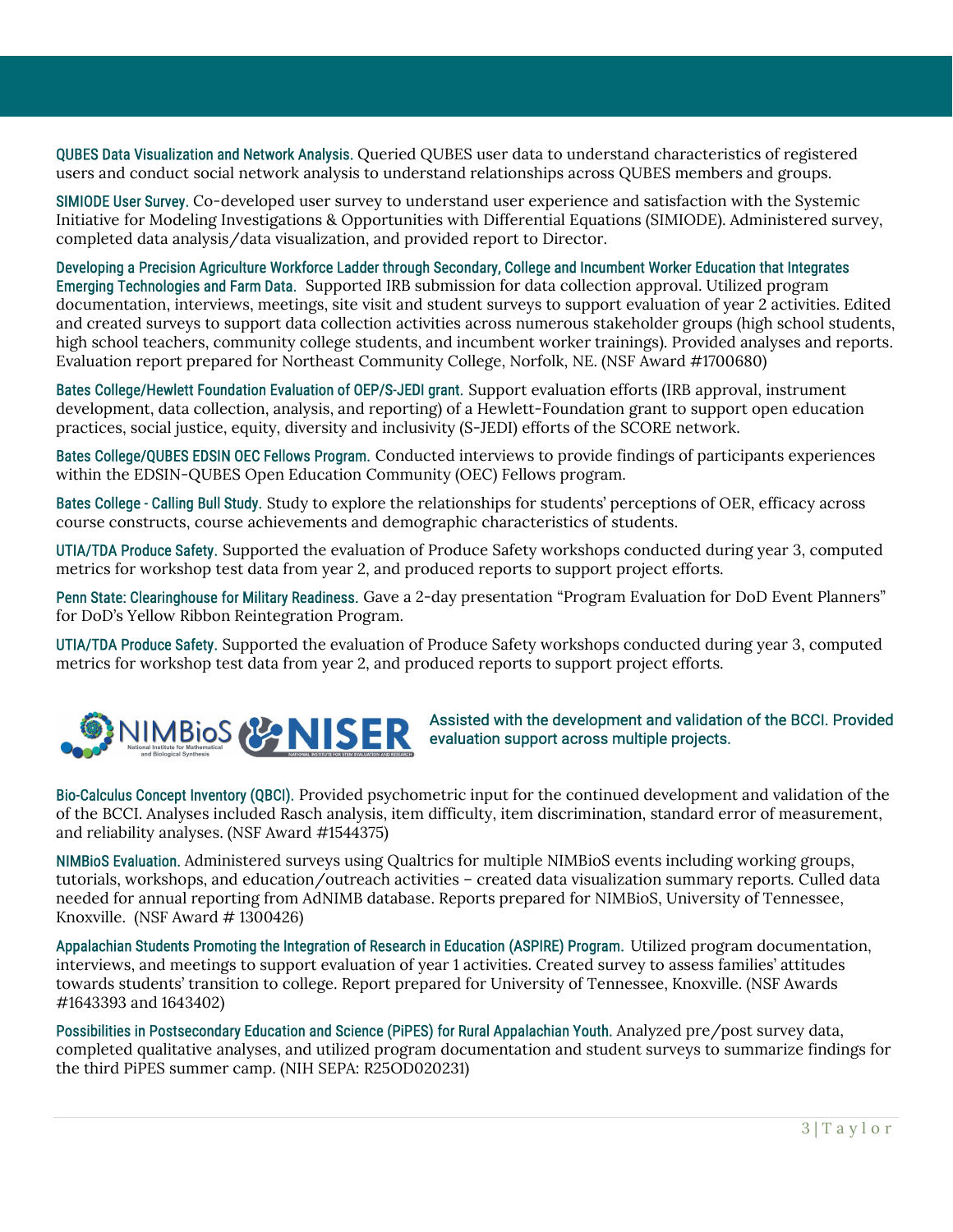NSF INCLUDES Conference on Multi-Scale Evaluation in STEM Education. Supported analyses and data visualization of survey findings from conference participants. (NSF Award #1650390)

Blackwell-Tapia. Analyzed attendance and survey data for the 2016 Blackwell-Tapia conference. Report prepared for Alfred P. Sloan Foundation. (Grant No: G-2015-14145)

REU Site: Advanced Materials for Energy and Sensing Applications at UTK. Provided data summary reports at pre- and mid program for the 2016 UTK Chemistry REU program. Administered post-surveys, analyzed data (pre/post) for participants and mentors, helped conduct a focus group and interview, created data visualizations, and prepared reports. Reports prepared for University of Tennessee, Knoxville. (NSF Award #1262767)

Building Capacity for the Recruitment and Retention of Students in Forestry Multicultural Scholars Program (MSP). Supported IRB submission for the University of Tennessee's College of Agriculture Sciences and Natural Resources MSP to 1) support the evaluation design, and 2) identify data collection instruments for the project. (USDA Grant No. 2016- 38413-25270)



Provided project management and evaluation support for a portfolio of workforce development programs (managed by ORAU/ORISE) and STEM education programs, including:

Safety Culture Survey. Provided psychometric input for the continued development and validation of a safety culture survey to assess safety culture of the nuclear power industry.

NSF ITEST Western New York (WNY) Genetics in Research Partnership: Expanding Exposure, Career Exploration and Interactive Projects in Basic Genome Analysis and Bioinformatics. Modified and coordinated the administration of pre- and post-surveys for teachers and students including: obtaining IRB approval, consent, data entry using Remark Office, and additional post- and follow-up surveys administered for teachers. Biweekly conference calls with project personnel. Data summary of eligible schools in the Erie Niagara and rural recruitment area. Reports prepared for University at Buffalo, NY. (NSF Award # 1311902)

NIH SEPA Western New York Genetics in Research and Healthcare Partnership. WNY Genetics in Research and Healthcare Partnership: Expanding Exposure, Career Exploration and Interactive Projects in Basic Genome Analysis and Bioinformatics. Modified and coordinated the administration of pre- and post-surveys for teachers and students (including obtaining IRB approval, consent, data entry using Remark Office, and additional post and follow-up surveys administered to teachers.) Biweekly conference calls with project personnel. Data summary of eligible schools in the Erie Niagara and rural recruitment area. Reports prepared for University at Buffalo, NY. Progress report and report prepared for University at Buffalo, NY. (NIH SEPA: R25OD10536-1 A1)

NRT Aeroecology as a Test-bed for Interdisciplinary STEM Training. Supported the proposal submission, evaluation design, creation of interview protocols, and conducting interviews across project leadership/University of Oklahoma (OU) administrators for OU's NRT award. (NSF Award #1545261)

Oak Ridge National Laboratories (ORNL) Science Education Programs (SEP). Used ORAU's APSS database system to cull data on SEP participants at ORNL to summarize demographics and merge data across participants' pre- and post-survey data. Analyzed data, created data visualizations, and pulled highlights. Supported creation of a survey for ORNL mentors and survey analyses. Reports prepared for ORNL, Oak Ridge, TN.

National Energy Technology Laboratory (NETL) SEP. Provided analysis and reporting support for 2014 and 2015 participants in science education programs at DOE'S NETL. Reports prepared for DOE NETL, Pittsburgh, PA.

Department of Energy (DOE) Scholars Program. Developed/modified surveys for participants of the DOE Scholar's Program, data analyses and reporting. Report prepared for ORAU, Oak Ridge, TN.

Mickey Leland Energy Fellowship (MLEF). Provided support for modifying/administering MLEF participant and mentor surveys, data analyses, quality control checks, and reporting. Report prepared for the DOE's Office of Fossil Energy, Washington, D.C.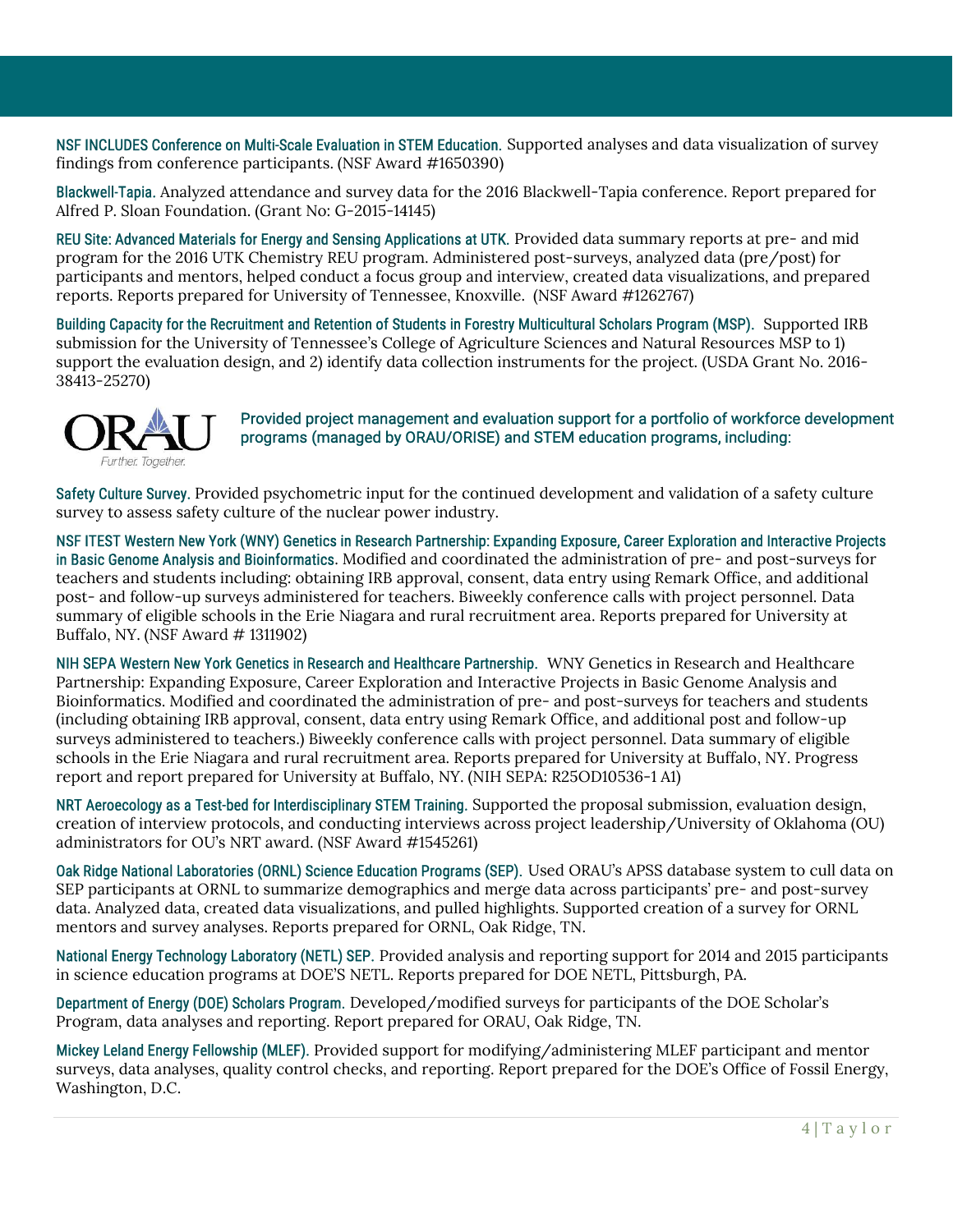Appalachian Regional Commission (ARC)/ORAU Oak Ridge Summer Science Academy. Helped modify surveys and provided training to ORAU staff to analyze construct scales using a pre-post design. Created consent forms and survey administration guidelines.

Advanced Manufacturing Workforce Development Program. Supported the evaluation design, created data collection instruments, pre-post analyses, and conducted a focus group with students. Report prepared for ORAU, Oak Ridge, TN.

Oak Ridge Leadership Computing Facility (OLCF). Support for analyzing and visually summarizing data from the 2015 OLCF User Survey data. Report prepared for ORNL's OLCF, Oak Ridge, TN.

ORAU Extreme Classroom Makeover (ECM) Contest. Modified and administered student and teacher surveys for 2014 and 2015 ECM award winners (NOVI and hard copies), analyzed data, and conducted teacher/administrator interviews. Reports prepared for ORAU, Oak Ridge, TN.

Follow-up Study with Department of Homeland Security (DHS) Scholarship and Fellowship Program. Helped develop follow-up survey for past participants of the DHS Scholarship & Fellowship program, cleaned and merged survey data, analyzed data, and prepared reports. Report prepared for the U.S. DHS, Washington, D.C.

TN STEM Leadership Academy (TSLA). Supported the final year evaluation of a 3-year professional development program for teachers/administrators. Report prepared for the State of Tennessee Department of Education, Nashville, TN.

REU Site: Computational Science for Undergraduate Research Experience (CSURE). Analyzed pre- and post CISE REU A La Carte survey data collected from participants of the 2014 CSURE REU. Report prepared for University of Tennessee, Knoxville. (NSF Award #1262937)

Oak Ridge Robotics Academy (ORRA). Conducted pre-post analyses of participants' data for week-long ORRA academy. Report prepared for ORAU, Oak Ridge, TN.



Provided quantitative and qualitative data related to programs and training within the Office of Diversity and Multicultural Affairs (ODMA); developed and maintained systems to measure, track, and report on diversity initiatives; analyzed data, trends, and impacts of diversity initiatives and programs; identified risks, opportunities and barriers to their success; and provided reports and feedback on progress, milestones, success and opportunities for improvements of diversity programs and initiatives. Supported evaluation efforts for multiple NSF programs.

Strategic Diversity Plan. Tracked progress on goals, tactics, and initiatives of Auburn University's Strategic Diversity Plan and reported progress on annual basis. Provided support for the collection and development of strategic diversity plans across university colleges and ODMA units. Reports prepared for Auburn University, Auburn, AL.

Knight's Case Reporting. Coordinated data collection efforts as part of the Knight's Case settlement that required Auburn to report the racial composition data of students, faculty, and administrators at AU.

Just Be F.A.I.R. Train the Trainer. Analyzed survey responses for Auburn's Just Be F.A.I.R training. Report prepared for AU's Office of Human Resources.

ODMA Events. Collaborated with staff across ODMA units (e.g., Education Opportunity Research Center (EORC), Women's Initiatives, Access and Community Initiatives, and the Multicultural Center) to track diversity initiatives. Developed event-specific surveys, entered/analyzed data, and prepared reports. Reports prepared for ODMA, Auburn, AL.

Trend data. Utilized institutional research data and external data sources to explore diversity trends for AU applicants and enrollees and compared to high school graduates across the state. Explored faculty composition across colleges/departments with respect to earned doctorates across STEM disciplines. Reports prepared for Auburn University's Diversity Council and college/department leadership, Auburn University, AL.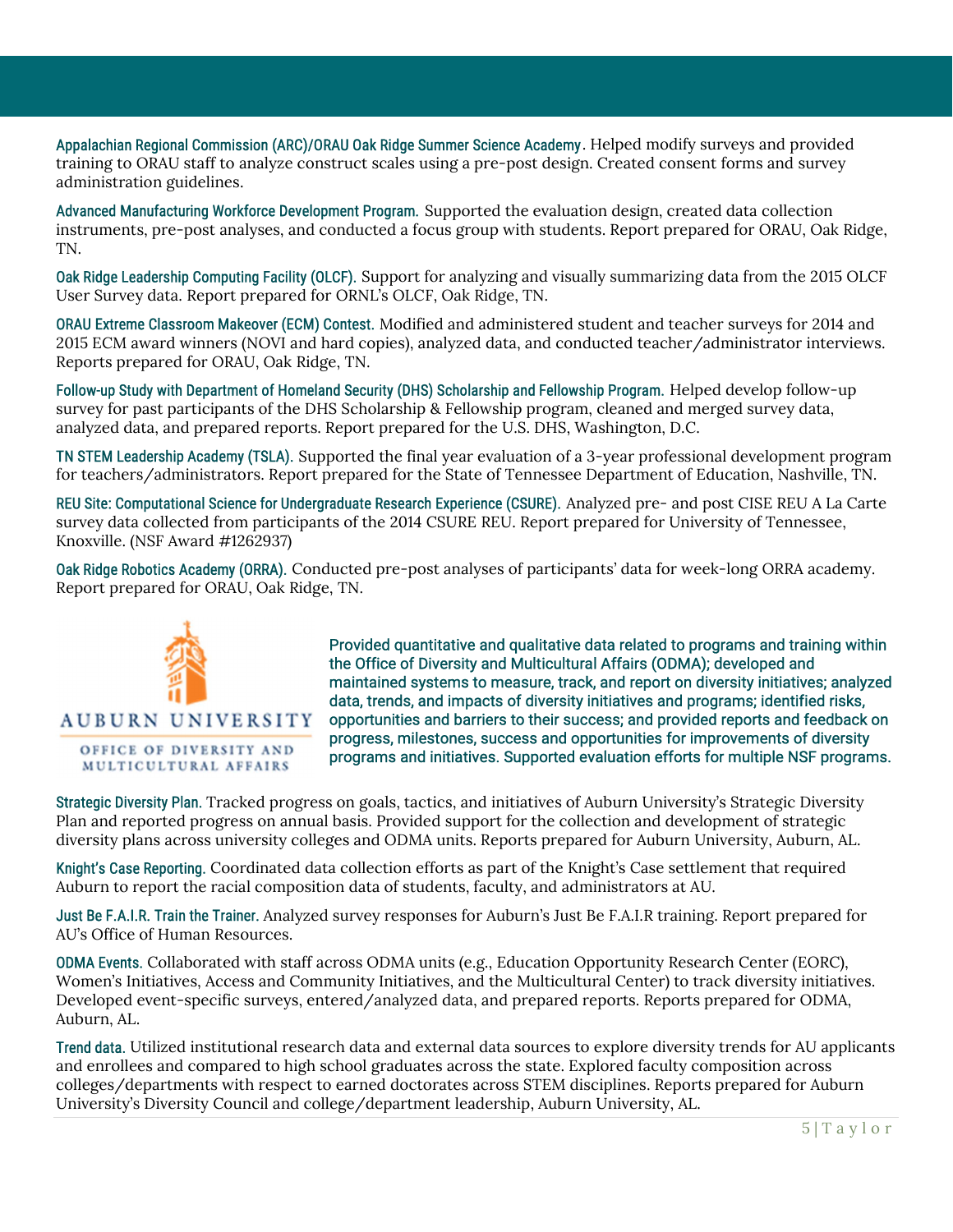Collaborative Research: Alabama Alliance for Students with Disabilities. Provided evaluation plan and logic model for grant submission and helped complete IRB. Coordinated the collection of institutional data across multiple schools (i.e., Auburn University, Alabama State University, Tuskegee University, Southern Union State Community College, and Central Alabama Community College). Created data collection instruments using Adobe professional to track benchmarks necessary for PDMS reporting. Reports prepared for Auburn University, Tuskegee University, and Alabama State University, AL (NSF Awards #0929268, 0929248, 0929276)

President's Graduate Opportunity Program (PGOP). Used historical documents to provide a statistical summary of graduate students who received PGOP funding. Report prepared for Office of the Provost, Auburn University, AL.

Summer Enrichment Experience (SEE). Created/administered surveys, pre-post data analyses, and prepared reports. Reports prepared for ODMA, Auburn University, AL.

Provost Leadership Undergraduate Scholarship (PLUS). Coordinated application review, ranked applicants based on reviewer scores (resolving discrepancies); created and administered student surveys, created tracking forms for project staff, pulled student data using Banner system, merged data across multiple sources (i.e., surveys, attendance, and institutional data), pre-post data analyses, and reporting. Reports prepared for ODMA, Auburn University, AL.

Track I: GK-12 Fellows in Science and Mathematics for East Alabama Schools. Supported the evaluation of the GK-12 grant through development and administration of fellow, teacher, and student surveys; entered hard copy surveys using Remark Office, analyzed fellow journal entries, conducted focus groups, interviews, and pre-post analyses, and prepared reports. Reports prepared for Auburn University, AL. (NSF Award #0538434)

ADVANCE Partnership for Adaptation, Implementation, and Dissemination: SEM Transformation through "Small Wins". Supported evaluation of ADVANCE project, used data from institutional research to summarize indicator data needed for reporting. Report prepared for Auburn University, AL. (NSF Award #0620000)

Alliance for Graduate Education & Professoriate (AGEP). Compiled institutional research data on categories for underrepresented STEM PhD recipients and postdocs across STEM disciplines.

Louis Stokes Alliance for Minority Participation Bridge to the Doctorate. Facilitated data collection needed for Macro International, Inc. to track graduate degree completion and career focus for Bridge to the Doctorate recipients. (NSF Award #0830898)



Assisted faculty members in the analyses and reporting of student retention and academic performance for the Samuel Ginn College of Engineering as well as assisted in the evaluation of two external grants: Alabama Department of Public Health Abstinence Education Program and the Alabama Unified Prevention Systems Program.

Bellsouth Minority Engineering Program. Worked with program director to develop data collection instruments (i.e., attendance tracking across program components) and analyzed data to create reports to demonstrate the preparedness, performance and retention of students within the program. Reports prepared for Auburn University's Samuel Ginn College of Engineering, Bellsouth Minority Engineering Program, Auburn, AL.

Samuel Ginn College of Engineering. Helped create longitudinal reports for the college using institutional data and survey data completed by incoming freshmen that explored admission and enrollment trends of the college, graduation rates, and predictors for academic success. Annual reports prepared for Auburn University's Samuel Ginn College of Engineering, Auburn, AL.

Alabama Unified Prevention Systems Program. Entered data, conducted analyses, data visualizations, and prepared reports for grant aimed to educate (middle school students) on drug and prevention.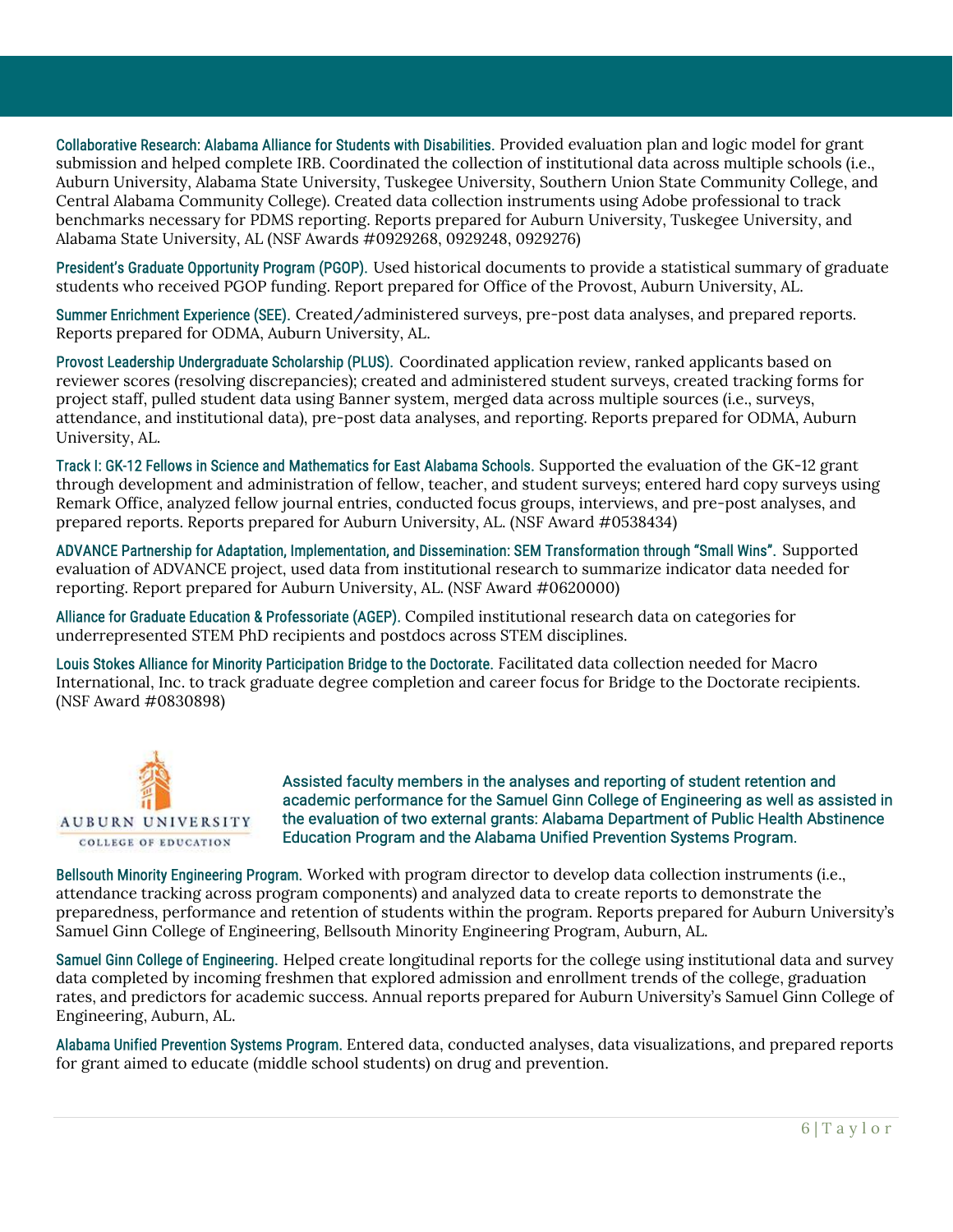## DISSERTATION / JOURNAL PUBLICATIONS / TECHNICAL REPORTS

Taylor, R. T., Bishop, P. B., Lenhart, S. Gross, L., & Sturner, K. (2020). Development of the BioCalculus Assessment (BCA). CBE Life Sciences Education, 19(6), 1-12.

- Taylor, R. T. (2012). Review of the Motivated Strategies for Learning Questionnaire (MSLQ) using reliability generalization techniques to assess scale reliability (Order No. 3520489, Auburn University). ProQuest Dissertations and Theses, 183.
- Jenda, O., Taylor, R. T., & McCullough, B. (2010). Auburn University Staff Needs Assessment Survey Results: Office of Diversity and Multicultural Affairs and Human Resources. Auburn, AL: Auburn University.
- Witte, M., Jones, P., Guarino, A., Wang, S., & Taylor, R. T. (2008). Developing female engineers' leadership skills. Academic Exchange Quarterly, 12(2).
- Taylor, R. T., Sollie, D., Montoya, A., & Birmingham, R. (2008). The Case for Child Care at Higher Education Institutions and Child Care Needs of Auburn University Employees: 2007 Survey Results. Auburn, AL: Auburn University.
- Taylor, R. T., & Jenda, O. (2008). Office of Diversity and Multicultural Affairs Participation Survey: Perceptions of Auburn Minority Faculty. Auburn, AL: Auburn University.

#### CONFERENCE PROCEEDINGS

- Taylor, R. T. (2021, February). Evaluation as a tool for assessing the effectiveness of teaching interventions. Online presentation given at the SIMIODE Expo 2021.
- Martin, A. M., Burr, E. M., & Taylor, R. T. (2018, November). Project management tools, tips, and tricks in a STEM education context. Roundtable presentation at the 32<sup>nd</sup> Annual Conference of the American Evaluation Association, Cleveland, OH.
- Taylor, R. T., Bishop, P. B., & Kidder, K. E. (2017, November). Concept inventories as an evaluator's tool for measuring knowledge within STEM subjects – lessons from the development of the Quantitative Biology Concept Inventory (QBCI). Skill-building workshop at the 31st Annual Conference of the American Evaluation Association, Washington, D.C.
- Bishop, P. B., & Taylor, R. T. (2017, November). Factors influencing productivity in interdisciplinary team science groups: The role of diversity. Paper presented at the 31st Annual National Conference of the American Evaluation Association, Washington, D.C.
- Kidder, K. E., Taylor, R. T., LoRe, S. M. (2017, November). Survey creation: Enhancing evaluation practices by incorporating a mixed methods design. Poster presented at the Annual National Conference of the American Evaluation Association, Washington, D.C.
- LoRe, S. M., & Taylor, R. T. (2017, November). Evaluating social media impact: Experiential learning in a social media evaluation plan for maximum engagement. Experiential learning presentation at the 31st Annual National Conference of the American Evaluation Association, Washington, D.C.
- Bishop, P. B., Gross, L., Lenhart, S., Sturner, K., & Taylor, R. T. (2017). Assessing impacts on student learning in mathematics from inclusion of biological, real-world examples: Development of the Quantitative Biology Concept Inventory (QBCI). Poster presented at the Howard Hughes Medical Institute Constellation Studios Meeting for Undergraduate Biology Education, Annapolis, MD.
- Gross, L., Lenhart, S., Taylor, R. T., Bishop, P., & Sturner, K. (2017). Undergraduate data science: Biological connections and assessing impacts. Paper presented at the annual meeting of the Ecological Society of America, Portland, OR.
- Jenda, O., McCullough, B., & Taylor, R. T. (2010, June). Strategic diversity planning to effect institutional change. Presentation given at the Annual National Conference on Race & Ethnicity in American Higher Education, Baltimore, MD.